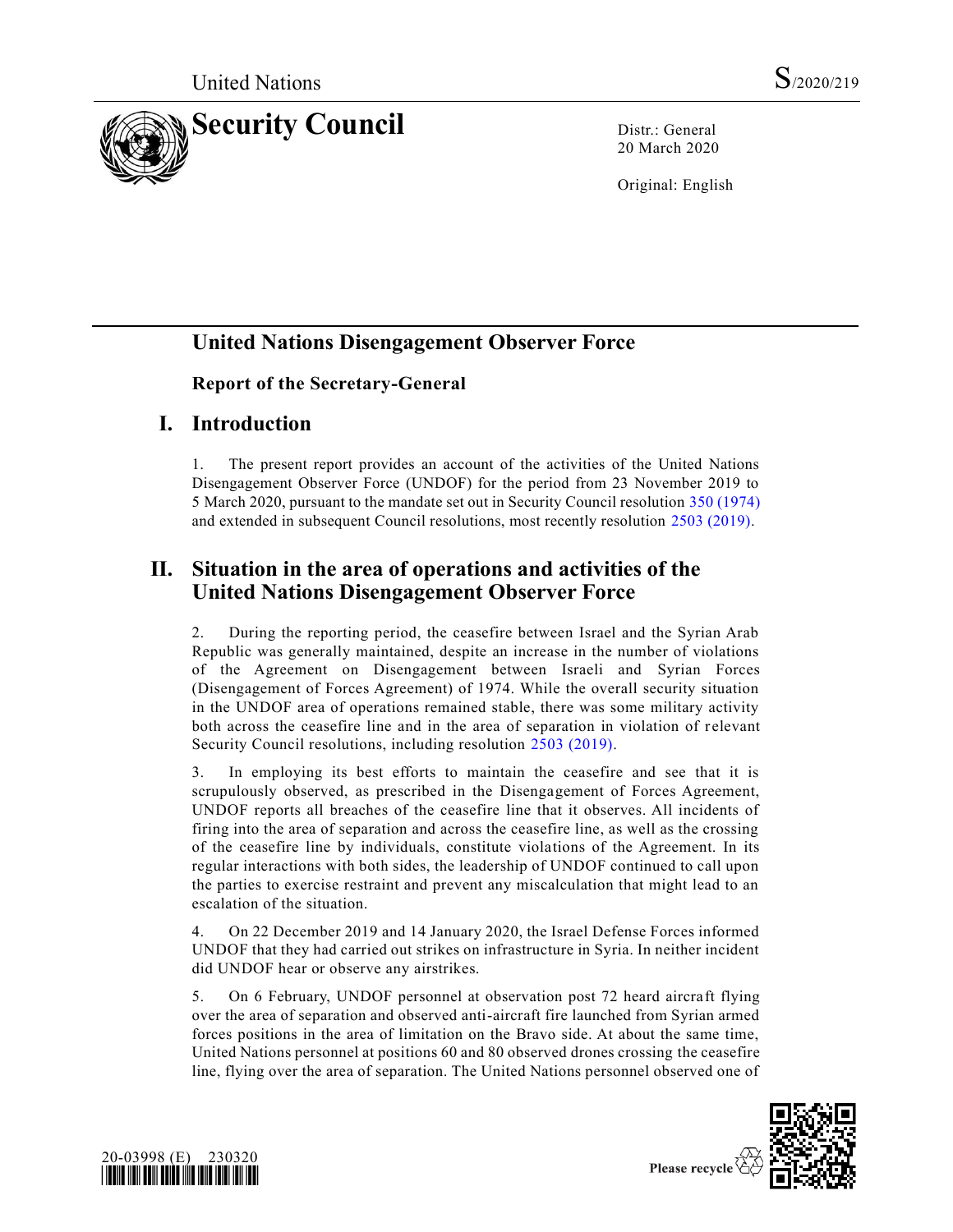the drones being shot down on the Bravo side. United Nations personnel observed two missiles fired from the Alpha side (Israeli-occupied Golan) across the ceasefire line, impacting the vicinities of Nawa and Ankhula in the area of limitation on the Bravo side. United Nations personnel at observation post 56 observed unidentified objects flying from west to east which were engaged by anti-aircraft fire and exploded in the vicinity of Ankhula. The Israel Defense Forces informed UNDOF that they had conducted a "precision strike on Iranian Quds Forces operating inside Syria". The Syrian authorities informed UNDOF that the strikes conducted by the Israel Defense Forces had resulted in 10 casualties, including 2 fatalities.

6. On 13 February, United Nations personnel at positions 80 and 85 observed two aircraft flying from the Alpha side crossing the ceasefire line. United Nations personnel at several positions observed the aircraft being engaged by Syrian armed forces anti-aircraft fire on the Bravo side. Subsequently, the Israel Defense Forces informed UNDOF that they had conducted a "precision strike on Iranian Quds Forces operating inside Syria".

7. On 23 February, United Nations personnel at positions 60 and 68 observed two aircraft crossing the area of separation from west to east. United Nations personnel also observed Syrian armed forces anti-aircraft fire engaging the aircraft from different locations on the Bravo side. The Israel Defense Forces informed UNDOF that they had conducted precision strikes on Palestinian Islamic Jihad in the Damascus area.

8. The Syrian authorities informed UNDOF on 27 February that the Israel Defense Forces had carried out a targeted strike in the vicinity of Hadar, in the area of separation, resulting in the death of a Syrian police officer. The Israel Defense Forces did not confirm the incident to UNDOF. Later the same day, UNDOF personnel observed a number of explosions and aircraft activity in the vicinity of Qunaytirah, in the area of separation. The Israel Defense Forces confirmed to UNDOF that they had conducted a strike on Syrian armed forces positions in south-west Syria "where Iranian and Hizbullah operatives are active".

9. On 2 March, UNDOF personnel at position 73 heard detonations and observed a burning vehicle in the vicinity of United Nations position 16 (Ayn al-Tinah area), which is close to the ceasefire line. Shortly thereafter, the Israel Defense Forces informed UNDOF that they had carried out a "precise strike against a terror element attempting to act against Israeli soldiers". The Syrian authorities informed UNDOF that a vehicle belonging to a Syrian national had been attacked in a helicopter strike in the Ayn al-Tinah area. United Nations personnel who patrolled the area after the incident observed a vehicle that had been destroyed and a crater on the ground.

10. On 5 March, United Nations personnel at position 80 observed one of two helicopters flying from the northern part to the southern part of the area of limitation on the Alpha side fire one missile towards Tall Ahmar al-Sharqi in the area of limitation on the Bravo side. At about the same time, United Nations personnel at positions 80 and 68 observed 10 missiles fired from the Alpha side towards the Bravo side. Five of the missiles impacted the vicinity of Tall Ahmar al-Gharbi in the area of limitation. Subsequently, Israel Defense Forces informed UNDOF that they "had carried out a precision strike aiming to prevent a terror attack towards IDF forces in the Kudnah area…".

11. The Israel Defense Forces continued to carry out their planned operation, which they had begun on 1 May 2019, of laying razor concertina wire along the ceasefire line on the Alpha side. UNDOF deployed forces to that area to de-escalate potential tension.

12. Sporadic heavy explosions, bursts of heavy machine gun and small arms fire persisted throughout the reporting period in the areas of separation and limitation on the Bravo side. UNDOF assessed that this military activity was due to controlled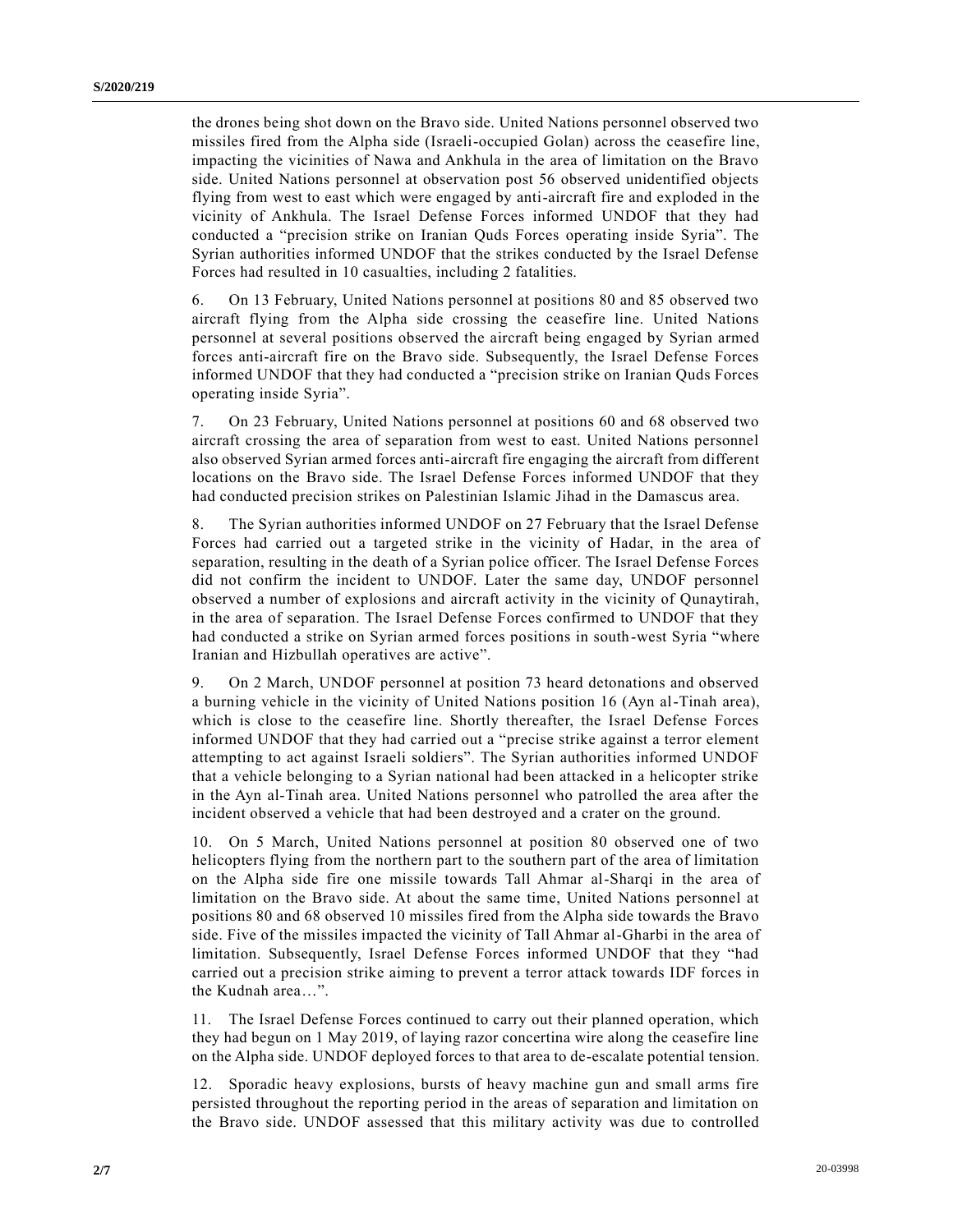detonations of unexploded ordnance as part of clearance and training by the Syrian armed forces. UNDOF observed the continuous presence of the Syrian armed forces, some of whom were armed, staffing a number of checkpoints within the area of separation, including in the vicinity of Ba'th and Khan Arnabah, as well as along the main road connecting Qunaytirah to Damascus.

13. The military violations on the Alpha side included the presence of Iron Dome systems and multiple rocket launcher systems, within 10 km of the ceasefire line, which are considered unauthorized military equipment in the area of limitation pursuant to the terms of the Disengagement of Forces Agreement.

14. UNDOF continued to observe daily crossings of the ceasefire line by unidentified individuals from the Bravo side. UNDOF assessed that these individuals were shepherds and farmers from the surrounding areas tending livestock. The Israel Defense Forces continued to express deep concern about these crossings, which they stated were a threat to the safety and security of Israel Defense Forces personnel operating in close proximity to the ceasefire line. UNDOF continued to place warning signs along the ceasefire line to deter such crossings.

15. UNDOF protested to the parties all violations of the Disengagement of Forces Agreement that it had observed, including the firing across the ceasefire line and from the area of separation, the presence of unauthorized equipment and personnel in the areas of separation and limitation and the crossings of the ceasefire line by civilians from the Bravo side. UNDOF closely liaised with the parties, including during periods of heightened tension, to de-escalate the situation.

16. The security situation in the southern part of the area of limitation continues to be volatile, with open source reporting of assassinations, attacks on government checkpoints, the use of improvised explosive devices and protests increasing. Despite the improvement in the security situation in the UNDOF area of operations, open sources reported continued attacks carried out against Syrian security forces and other government authorities, as well as on opposition leaders that had "reconciled" with the Government of the Syrian Arab Republic in Nawa, Tasil, Tafas and Muzayrib in the area of limitation on the Bravo side. Open sources also reported a fatal attack against local employees of an international non-governmental organization in the area of limitation on the Bravo side.

17. During the reporting period, UNDOF did not observe any internally displaced persons or tents in the area of separation. On 27 January, at the request of the Israel Defense Forces and with the agreement of the Syrian authorities, UNDOF and the International Committee of the Red Cross facilitated the handover to Syrian authorities of a Syrian national who had been detained by the Israeli authorities after allegedly crossing the ceasefire line. On 10 February, UNDOF and the International Committee of the Red Cross also facilitated through the Qunaytirah crossing the return of the remains of a Syrian national. UNDOF was informed that the individual had been residing in Lebanon and that his remains had been recovered on the Israeli coast of Ashdod on 30 May 2019.

18. UNDOF made progress towards its gradual return to vacated positions in the area of separation. UNDOF currently maintains five positions on Mount Hermon in the northern part of the area of separation, three in the central part and three in the southern part, as well as one on the Alpha side. The Force enhanced its visibility of the area of separation and the ceasefire line through increased patrolling and from its static positions. During the reporting period, UNDOF continued to develop the infrastructure of positions 27 and 80 and improve the force protection measures at these positions.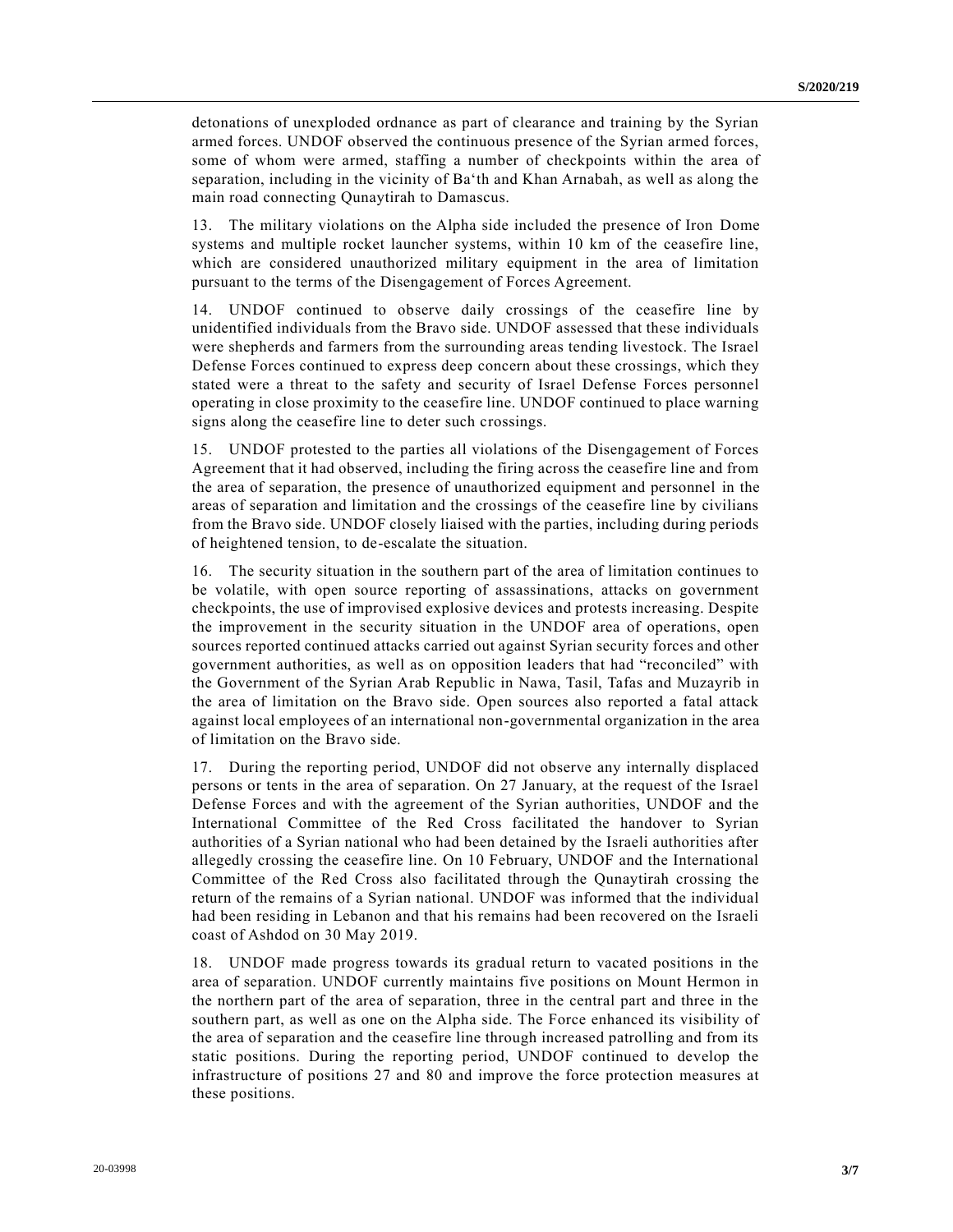19. UNDOF operations continued to be supported by the military observers of the United Nations Truce Supervision Organization (UNTSO) in Observer Group Golan, who are under the operational control of UNDOF, and maintain seven fixed and one temporary observation posts in the area of separation. The focus of the Group remains on continuous static observation and situational awareness.

20. Through Observer Group Golan, UNDOF continued to carry out fortnightly inspections of equipment and force levels in the area of limitation on the Alpha side. Liaison officers from the Alpha side accompanied the inspection teams. With the improvement in the security situation on the Bravo side, UNDOF plans to progressively resume inspections in the area of limitation, which were suspended for security reasons.

21. UNDOF continued to engage with the Israel Defense Forces with a view to addressing restrictions on movement and access to United Nations positions in the area of separation. This was aimed at reducing the delays and challenges experienced by United Nations personnel in crossing the Israeli technical fence to United Nations observation posts. The leadership of UNDOF continued to remind the parties of their obligation to scrupulously abide by the terms of the Disengagement of Forces Agreement, to ensure the safety and security of United Nations personnel on the ground and to extend all cooperation to UNDOF in the fulfilment of the tasks under its mandate.

22. UNDOF, in consultation with both parties, continued to review the situation in the area of separation as the Mission advanced its return to vacated positions in the area of separation. During the reporting period, UNDOF maintained its monthly patrols on routes in the areas of separation and limitation on the Bravo side at 836 in February. UNDOF continues to enhance its operational capability and reach on the Bravo side through progressively opening new patrol routes in the areas of separation and limitation. UNDOF patrol routes covered approximately 95 per cent of the area of separation and about 50 per cent of the area of limitation.

23. UNDOF regularly used the Qunaytirah crossing to move equipment and personnel between the Alpha and Bravo sides. UNDOF continues to liaise with the Israel Defense Forces with regard to their facilitation of the crossing of UNDOF and Observer Group Golan personnel at the Qunaytirah crossing, in particular the need for the United Nations personnel to cross using only documents issued by UNDOF and for an increase in the opening hours of the Alpha gate. With effect from 2 March, the Alpha gate was closed owing to concerns regarding Coronavirus disease (COVID-19), thus affecting the movement of UNDOF and Observer Group Golan personnel between the Alpha and Bravo sides. The administrative procedures involved in crossing have placed a significant additional administrative and logistics burden on the Mission.

24. The developments related to public protests in Lebanon since October 2019 have affected the primary supply route for UNDOF between Beirut and Damascus. This has resulted in significant challenges for the Mission, in particular the movement of UNDOF personnel, fuel, rations and other supplies.

25. UNDOF assessed that there continued to be a significant threat to United Nations personnel in the UNDOF area of operations from explosive remnants of war, including unexploded ordnance and mines, and from the possible presence of sleeper cells of armed groups, including listed terrorist groups. On 26 November, an UNDOF armoured vehicle travelling as part of a logistics convoy between United Nations positions 60 and 68 in the area of separation was damaged when an explosion occurred near Ruhinah, in the area of separation. No United Nations personnel were injured in the incident. UNDOF investigated the circumstances of the explosion but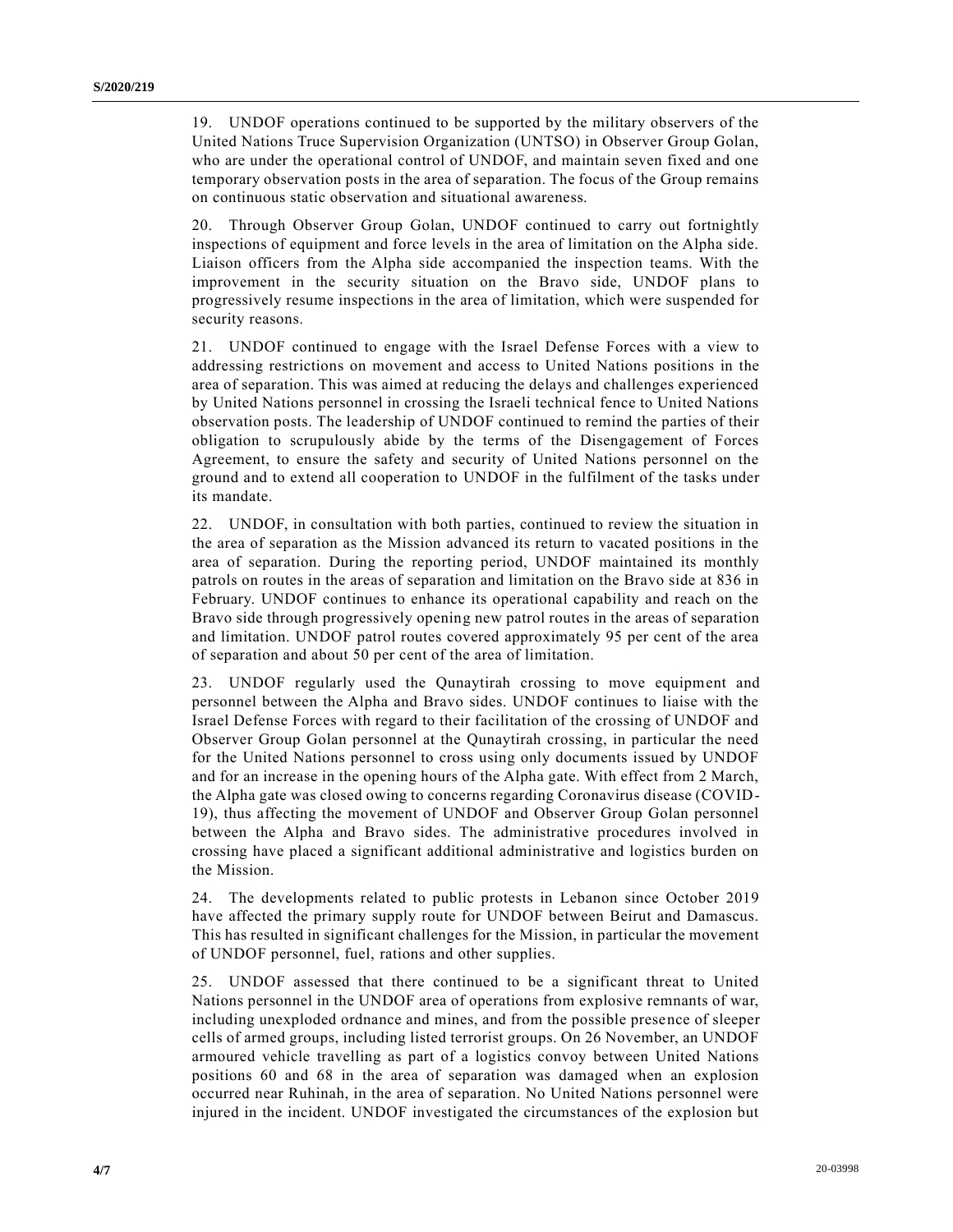could not determine the cause. UNDOF assessed that the probable cause was a buried piece of unexploded ordnance that was triggered when the convoy passed by.

26. In accordance with the provisions of Security Council resolution [2503 \(2019\)](https://undocs.org/en/S/RES/2503(2019)) and the UNDOF operational concept, UNDOF continued its efforts to deploy appropriate technology to ensure the safety and security of UNDOF personnel and equipment. UNDOF continued to conduct and update its contingency planning for the reinforcement and evacuation of United Nations positions and observation posts on both the Alpha and Bravo sides, as well as facilities in Damascus. UNDOF conducted regular rehearsals, exercises and training for identified contingencies. Risk mitigation measures, including force protection measures, continued to be developed at United Nations positions and observation posts and at the UNDOF operational base at Camp Ziouani and headquarters at Camp Faouar.

27. As at 16 February, UNDOF comprised 1,016 troops, including 41 women. Troops are deployed from Australia (1), Bhutan (3), Czechia (4), Fiji (133), Ghana (13), India (187), Ireland (135), Nepal (366) Netherlands (2) and Uruguay (172). In addition, 75 military observers from Observer Group Golan, including 8 women, assisted UNDOF in carrying out its tasks.

#### **III. Implementation of Security Council resolution [338 \(1973\)](https://undocs.org/en/S/RES/338(1973))**

28. In its resolution [2503 \(2019\),](https://undocs.org/en/S/RES/2503(2019)) the Security Council called upon the parties concerned to immediately implement its resolution [338 \(1973\).](https://undocs.org/en/S/RES/338(1973)) It decided to renew the mandate of UNDOF for a period of six months, until 30 June 2020, and requested the Secretary-General to report every 90 days on developments in the situation and the measures taken to implement resolution [338 \(1973\).](https://undocs.org/en/S/RES/338(1973)) The search for a peaceful settlement of the conflict in the Middle East, in particular the efforts made at various levels to implement resolution [338 \(1973\),](https://undocs.org/en/S/RES/338(1973)) was addressed in my report on the situation in the Middle East [\(A/73/322/Rev.1\)](https://undocs.org/en/A/73/322/Rev.1), submitted pursuant to General Assembly resolutions [72/15](https://undocs.org/en/A/RES/72/15) on Jerusalem and [72/16](https://undocs.org/en/A/RES/72/16) on the Syrian Golan.

29. Since the discontinuation of indirect peace talks in December 2008, there have been no negotiations between the parties. I look forward to a peaceful resolution of the conflict in the Syrian Arab Republic and the resumption of efforts towards a comprehensive, just and durable peace settlement, as called for by the Security Council in its resolution [338 \(1973\)](https://undocs.org/en/S/RES/338(1973)) and other relevant resolutions.

#### **IV. Observations**

30. I am concerned about the increased number of violations of the Disengagement of Forces Agreement during the reporting period, in a particularly volatile time for the region, including the breaches of the ceasefire that occurred on 22 December 2019, 14 January 2020, 6, 13, 23 and 27 February and 2 and 5 March. The Israel Defense Forces should refrain from firing across the ceasefire line. I remain concerned by the continued presence of the Syrian armed forces in the area of separation. There should be no military forces in the area of separation other than those of UNDOF. The continued presence of unauthorized weapons and equipment in the area of limitation on both the Alpha and the Bravo sides is also of concern. These developments further undermine the Disengagement of Forces Agreement. I urge the parties to the Agreement to exercise utmost restraint and comply with the Agreement. I continue to encourage members of the Security Council to support efforts to sensitize both parties to the risk of escalation and the need to preserve the ceasefire between Israel and the Syrian Arab Republic.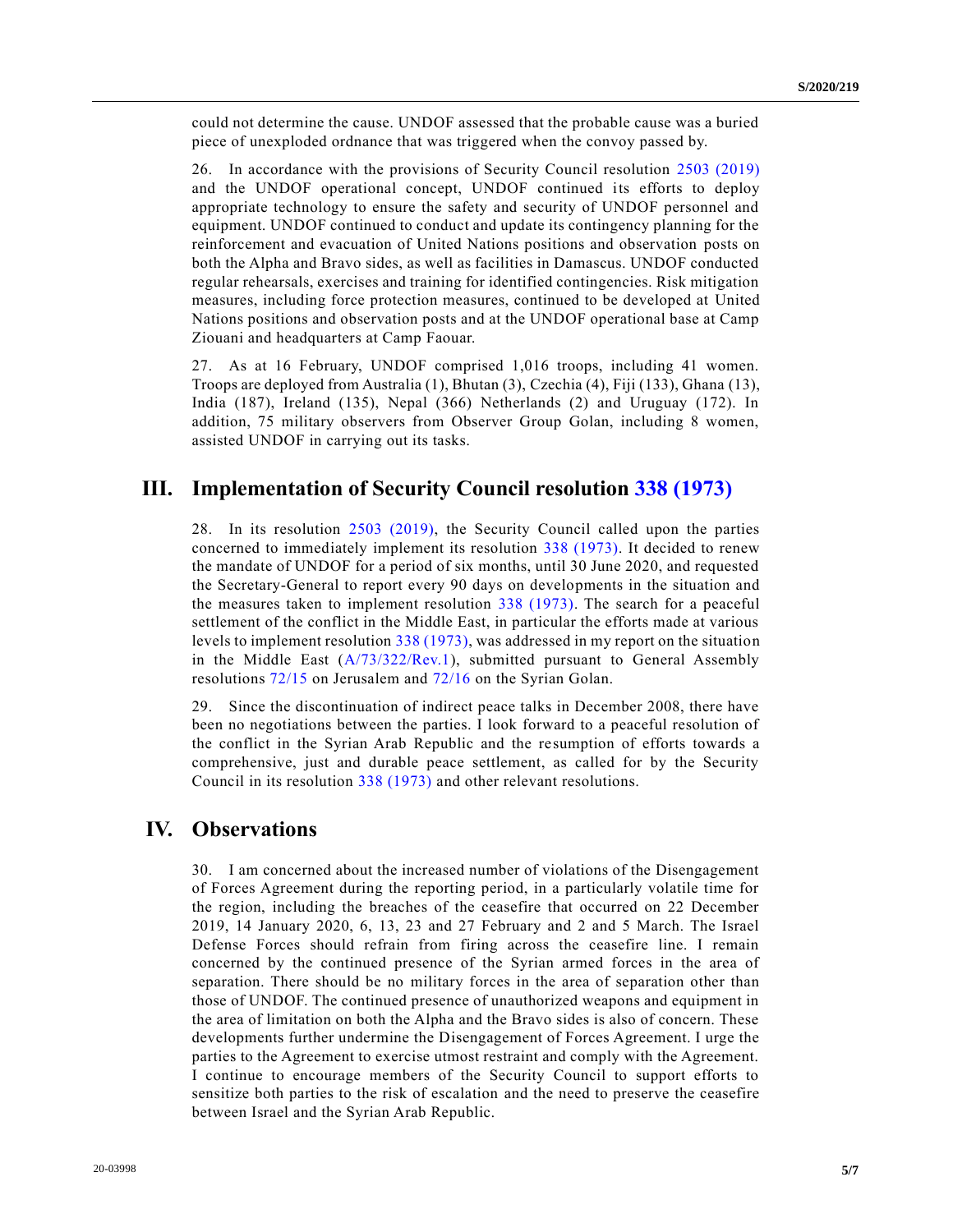31. It remains critical that the parties maintain their liaison with UNDOF. All violations of the ceasefire line increase tensions between the signatories to the Disengagement of Forces Agreement and contribute to undermining stability in the area. The continued liaison by UNDOF with the parties has contributed to de-escalation during times of heightened tension.

32. I note the continued support of the parties in facilitating the return of UNDOF to full operations on the Bravo side. It is crucial that the parties provide all necessary support to allow the full utilization of the Qunaytirah crossing by UNDOF in line with established procedures, ensuring the necessary freedom of movement. It is important that UNDOF be able to carry out its operations without facing any administrative obstacles. This is even more important as UNDOF increases its operations on the Bravo side to facilitate effective and efficient mandate implementation.

33. The commitment of both Israel and the Syrian Arab Republic to the Disengagement of Forces Agreement and support for the presence of UNDOF remain essential. The full return of UNDOF to the area of separation continues to be a priority for the Mission. I count on the continued cooperation of both parties to facilitate the advancement of the Mission's plans for an incremental return to operations and positions in the area of separation and to ensure that the Mission can implement its mandate fully, including through inspections on the Bravo side. At the same time, the parties must continue to support the enhancement of the liaison function of UNDOF.

34. Given the worrying trend of increased number of violations of the Disengagement of Forces Agreement during the reporting period, the safety and security of military and civilian personnel in UNDOF and Observer Group Golan is of particular concern. It is therefore of particular importance that the Security Council continue to bring to bear its influence on the parties concerned to ensure that UNDOF is accorded the ability to operate in a safe and secure manner and is allowed to operate freely in accordance with the Disengagement of Forces Agreement. The support of the parties in facilitating the clearance of mines, unexploded ordnance and explosive remnants of war in the UNDOF area of operations is crucial. It is also necessary for UNDOF to continue to have at its disposal all means and resources necessary for it to return fully to the area of separation, conditions permitting.

35. The support of Member States and the confidence and commitment of troopcontributing countries in UNDOF remain key factors in the Mission's ability to carry out its mandate. I continue to count on the support of troop-contributing countries. I am grateful to the Governments of Australia, Bhutan, Czechia, Fiji, Ghana, India, Ireland, Nepal, the Netherlands and Uruguay for their contributions, commitment, resolve and the consummate professionalism of their military personnel in UNDOF. I am also thankful to the Member States that have contributed military observers to UNTSO.

36. In conclusion, I wish to express my appreciation to the leadership of UNDOF and all military and civilian personnel of UNDOF and Observer Group Golan serving under their leadership, who continue to perform the important tasks assigned to them by the Security Council with efficiency and commitment under challenging circumstances.